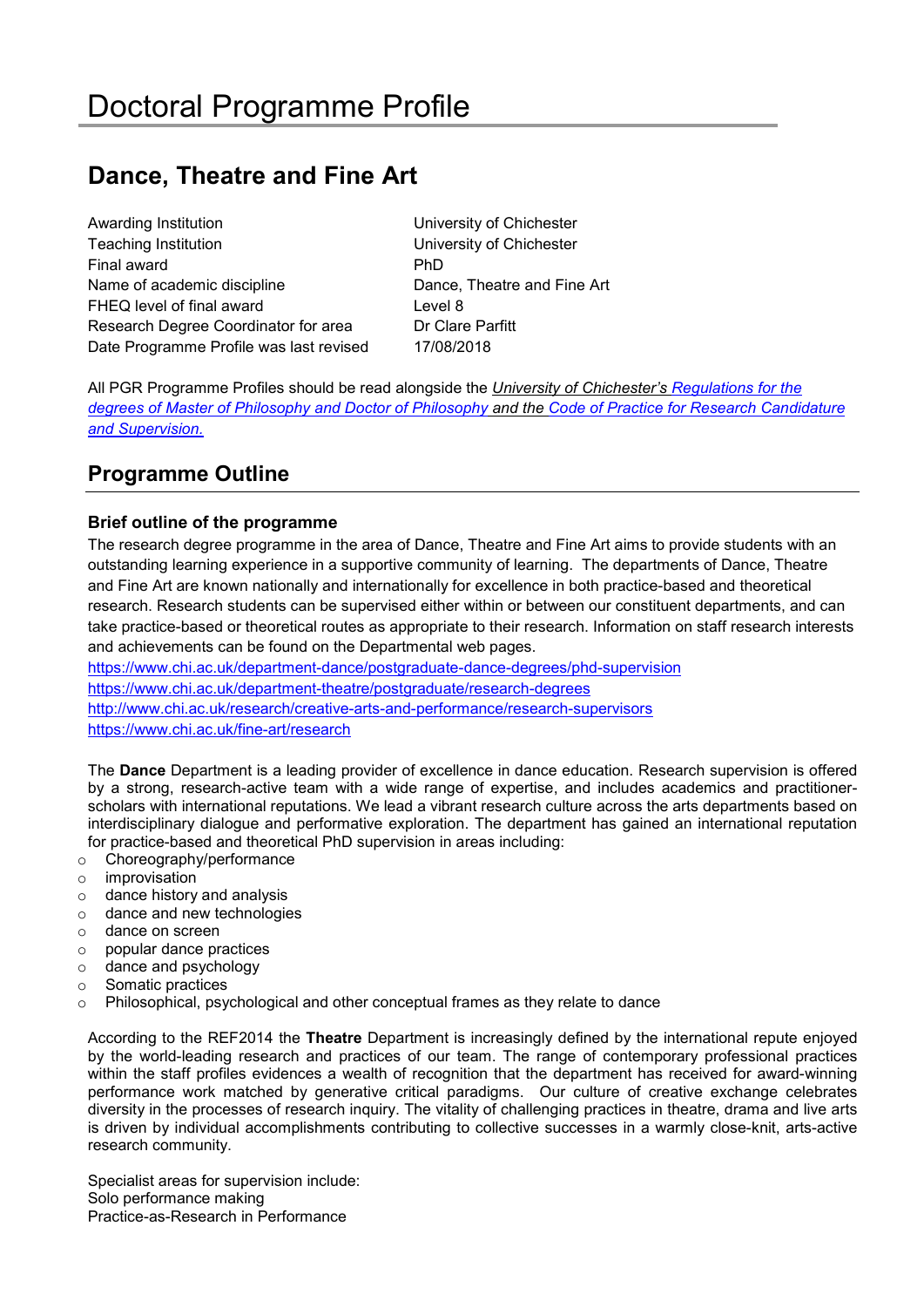The Body, Illness and Grief in Performance Performing Politics

In achieving both artistic ambition and academic astuteness, prospective postgraduate research students will join a thriving research environment. Postgraduate Arts Researchers at the University Of Chichester enjoy creative encouragement and the critical support of supervision within an inspiring community. As a department committed to innovative new performance within contemporary contexts, current theoretic frameworks and practice-based knowledge inform the excellence of teaching led by our research expertise.

Interdisciplinary research is a growing feature of research at the University of Chichester with supervisory teams working across subject areas to reflect the increasingly hybrid nature of practice based research. **Fine Art** contributes to this paradigm through critically engaged research across the full range of contemporary art practices. Fine Art research and postgraduate study is focused on creative skill and achievement across a broad range of traditional and new media and techniques. The relationship between funded collaborative projects and individual artistic practice among the Fine Art team enhances the vibrancy, strength and currency of their role as educators and researchers. Including a wide variety of collaborative research with universities, galleries and museums, the research of academics within Fine Art is informed by active engagement with different communities and disciplines. Recent research has seen the development of a range of interdisciplinary projects that engage with issues of arts and health and have been funded by the Wellcome Trust, ACE and the Heritage Lottery Fund.

Specialist areas for supervision include: Site specific practice Art, health & wellbeing Interdisciplinary visual practice

### **Aims of the Programme**

The main aims of the programme are:

- a) the creation and interpretation of new knowledge through original research or other advanced scholarship, or of a quality to satisfy peer review, extend the forefront of the discipline and merit publication;
- b) a systematic acquisition and understanding of a substantial body of knowledge which is at the forefront of the academic discipline;
- c) the general ability to conceptualise, design and implement a project for the generation of new knowledge, applications or understanding at the forefront of the discipline, and to adjust the project design in the light of unforeseen problems;
- d) a detailed understanding of applicable techniques for research and advanced academic enquiry appropriate to the discipline.

# **Programme Outcomes**

### **Knowledge and Understanding**

Having successfully completed this programme you:

- have demonstrated a systematic understanding of a field of study and mastery of the skills and methods of research associated with that field;
- have demonstrated the ability to conceive, design, implement and adapt a substantial process of research with scholarly integrity;
- have made a contribution through original research that extends the frontier of knowledge by developing a substantial body of work, some of which merits national or international refereed publication;
- are capable of critical analysis, evaluation and synthesis of new and complex ideas;
- can communicate with your peers, the larger scholarly community and with society in general about your areas of expertise;
- can be expected to be able to promote, within academic and professional contexts, technological, social or cultural advancement in a knowledge-based society.

### **Learning and Teaching Methods**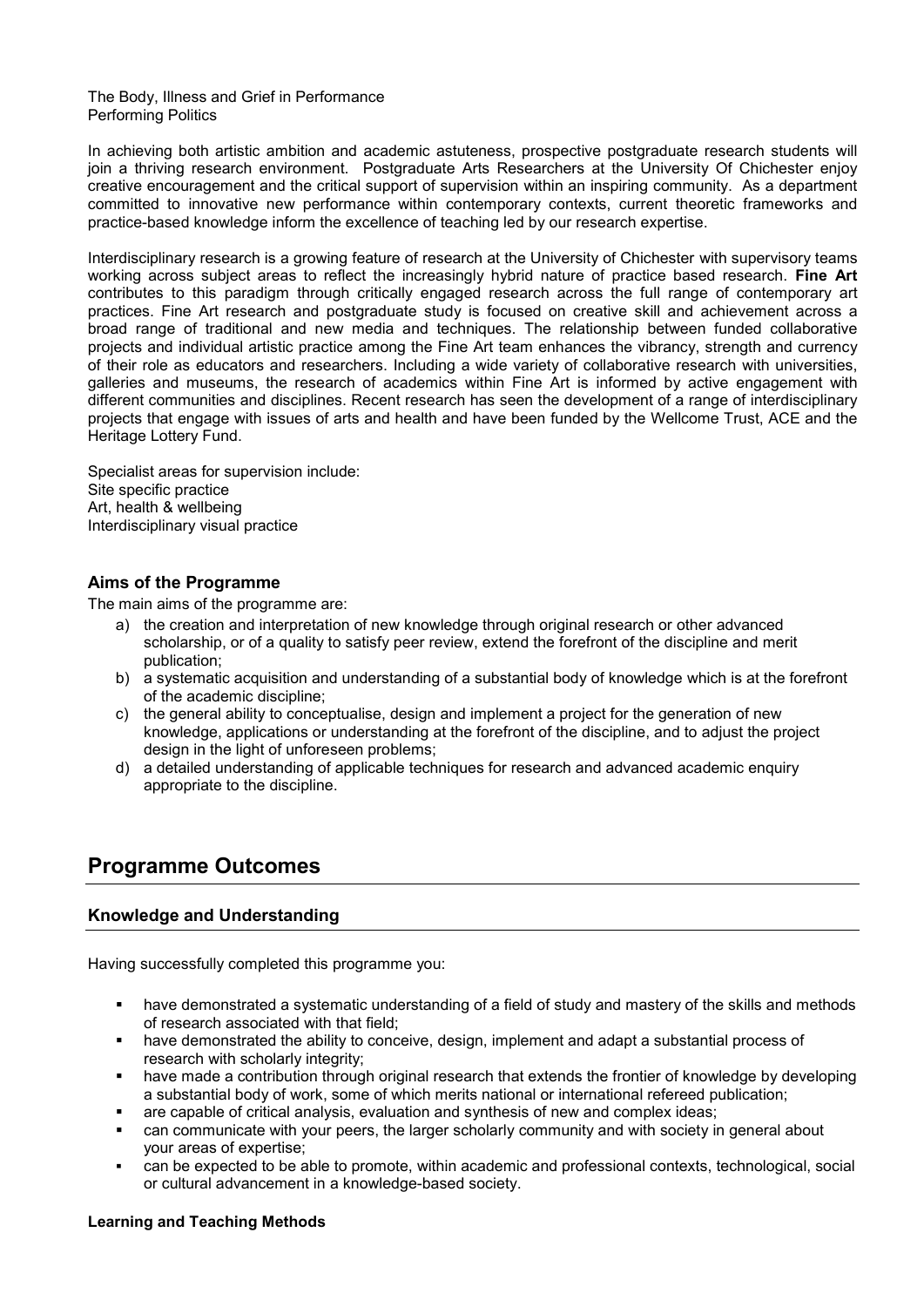The PhD programme is delivered through a supervised research project. Each student will have a supervisory team of at least two appropriately qualified academic staff, one of whom will be the Director of Studies. A description of the responsibilities of the supervisory team can be found in the [Code of Practice.](https://www.chi.ac.uk/about-us/policies-and-statements/academic-and-student-support) 

### **Assessment methods**

The award of MPhil or PhD is assessed through submission of a written thesis or equivalent for practice-based disciplines and an oral examination with a panel of examiners (*viva voce*). The viva is compulsory for PhD and for MPhil.

### **Subject Specific Intellectual and Research Skills**

The majority of subject specific intellectual and research skills are gained through the process of doing research within the context of supervisory meetings and support. On occasion it may be helpful for a student to undertake specific research skills training such as that taught as part of Masters programmes or as part of the postgraduate research training programmes coordinated by the Research Office and by the relevant Departments.

### **Professional Development and Transferable Skills**

Those completing their doctoral programme will have the qualities and transferable skills necessary for employment requiring the exercise of personal responsibility and largely autonomous initiative in complex and unpredictable situations, in professional or equivalent environments.

Research students have access to the University's Staff Development Programme as well as a range of other formal and informal training activities coordinated at the department, area or University level.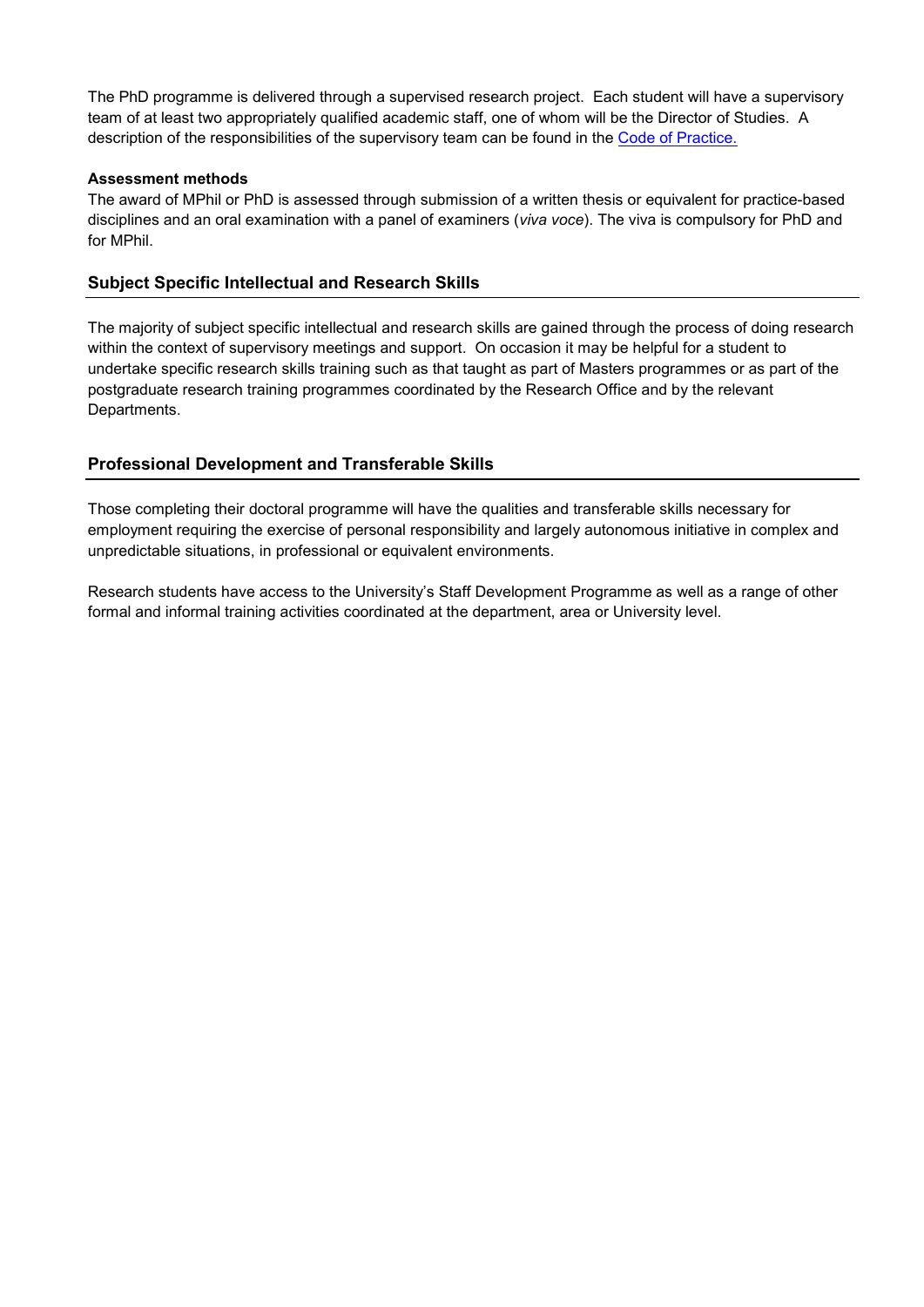# **Programme Structure**

# **Admissions**

MPhil/PhD students can register either at the start of October or the start of February. Admission requirements are described in the [Code of Practice](https://d3mcbia3evjswv.cloudfront.net/files/University%20of%20Chichester%20Code%20of%20Practice%20for%20Research%20Candidature%20and%20S....pdf?nNoumLnnqk6F3wNKPvrJ0.2Z96Tctj0r) (in particular see clauses 11 to 25).

## **Candidature**

Maximum candidature is 48 months in Full Time registration, 84 months in Part Time Registration.

# **Progression Requirements**

The programme follows the University's [Higher Degree Regulations](https://d3mcbia3evjswv.cloudfront.net/files/University%20of%20Chichester%20Higher%20Degree%20Regulations%202017-18%20(REGS&Appendi....pdf?3VJQNTihxlL36R5pmBrxKUvPYfRtvTw0) as set out on the University website.

During the programme there are a number of academic milestones that the student will need to complete. These include:

- Approval of research project (2000 word proposal and completed Form 1) after three months (full time) and six months (part-time)
- **Satisfactory Annual Review reports**
- Major Review to upgrade from MPhil to PhD programmes (only for PhD programmes).

# **Support for student learning**

There are facilities and services to support your learning. Some of these are accessible to students across the University and some of these will be geared towards students in your particular Faculty or discipline.

The University provides:

- library resources, including e-books, on-line journals and databases, together with assistance from Library staff to enable you to make the best use of these resources
- high-speed access to online electronic learning resources from dedicated PC Workstations onsite and from your own devices; laptops, smartphones and tablet PCs via the Eduroam wireless network. A wide range of application software is available from the PCs in each LRC.
- computer accounts that connect you to a number of learning technologies including the Moodle virtual learning environment (which facilitates online learning and access to specific learning resources)
- standard ICT tools such as Email, secure filestore and calendars.
- access to key information through the University's intranet.
- IT support through a comprehensive website, telephone and online support and a dedicated helpdesk at the SIZ at each of the LRCs.
- Enabling Services offering assessment, guidance and facilities (including specialist IT support) if you have a disability, dyslexia, mental health issue or specific learning difficulties
- Student Support Services to assist you with a range of general enquiries including financial matters, accommodation, exams, graduation, student visas, ID cards (studentadviser@chi.ac.uk )
- Careers support, advising on job search, applications, interviews, paid work, volunteering and internship opportunities and getting the most out of your extra-curricular activities alongside your degree programme when writing your CV
- a range of personal support services : mentoring, counselling, residence support service, chaplaincy, health service
- assistance in the development of English language and study skills for non-native speakers.
- a Research Office which coordinates a programme of professional development and skills training [\(pgrsupport@chi.ac.uk\)](mailto:pgrsupport@chi.ac.uk)
- An appropriate research environment, as set out in the [Code of Practice](https://d3mcbia3evjswv.cloudfront.net/files/University%20of%20Chichester%20Code%20of%20Practice%20for%20Research%20Candidature%20and%20S....pdf?nNoumLnnqk6F3wNKPvrJ0.2Z96Tctj0r)

The Students' Union provides:

- an academic student representation system, consisting of elected Student Voices in every department, Academic Representatives for both campus', and the SU President and Vice President. UCSU provides training and support for those who represent students' views to the University.
- extracurricular activities and volunteering opportunities